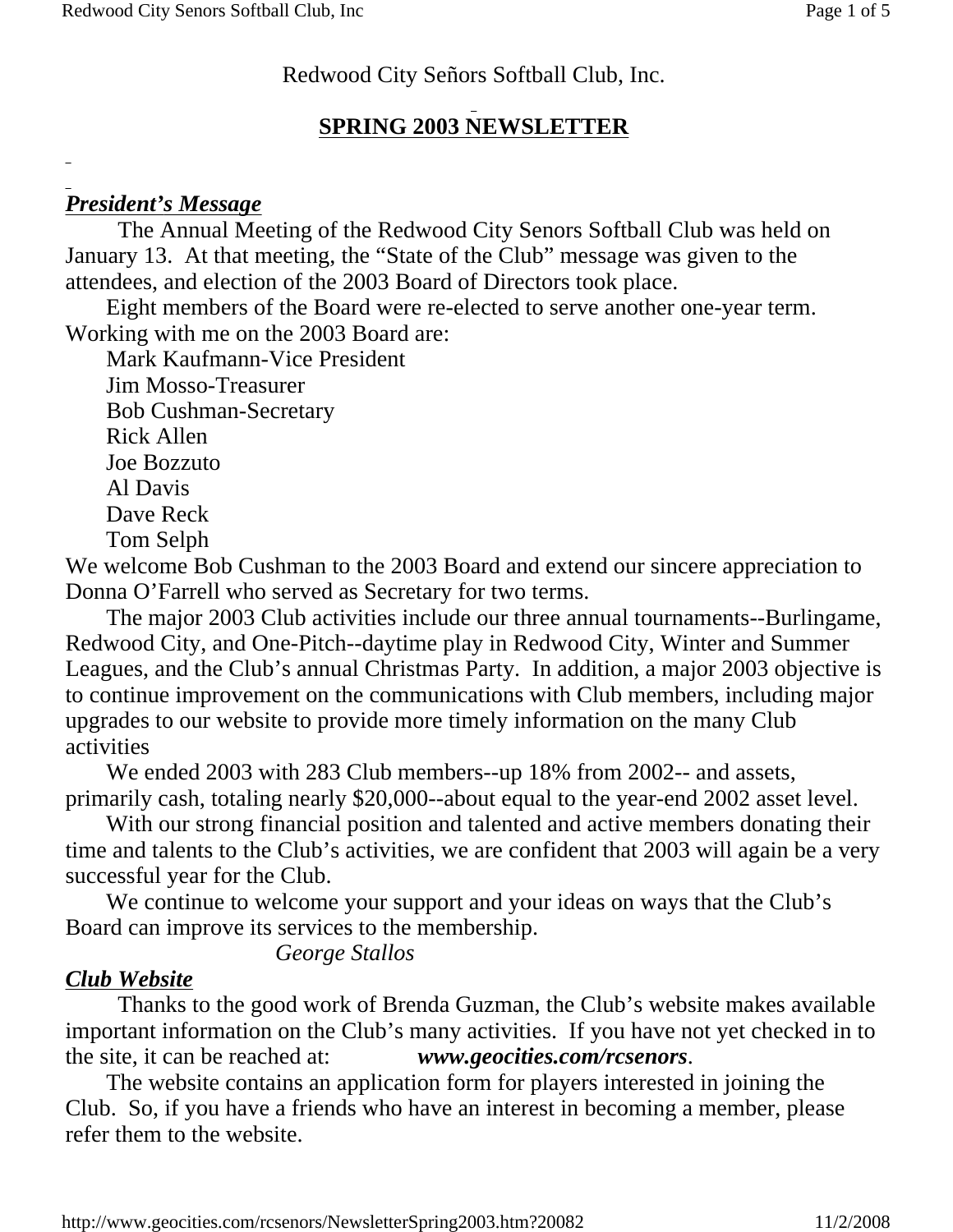Take a look at the site, and if there are suggestions on ways that it can be improved, please bring them to the attention of one of our Board members.

### *Club-Sponsored Tournaments*

 In 2003, the Club is sponsoring two NCSSA-sanctioned senior softball tournaments. As in past years, the Club will hold its annual Fourth of July Tournament in Redwood City at the Red Morton Community Park. The tournament dates for this year are Saturday-Sunday, June 28-29. Work on this tournament is underway and is being led Tom Selph and Dave Reck.

 We are targeting to have 30 teams participate this year across all of the age brackets--50, 55, 60+.

 As in past years, this tournament will be an important fund raising activity for the Club's treasury. In addition to the revenues from the entry fees, a major source of revenue comes from the raffle that includes many valuable items that have been donated by Club members and supporters or purchased by the Club. If you are able to donate your time to this tournament or have items that you are able to contribute to the raffle, please contact Tom or Dave.

 The Club also is sponsoring its third annual Memorial Day Weekend tournament in Burlingame on Saturday-Sunday, May 24-25. George Stallos and Bob Cushman will serve as Directors for the tournament, which will again be held at the city's Bayside Park located on Airport Blvd. near SFO. It is anticipated that this year's tournament will feature three divisions in the 60+ age brackets. If you wish to help at this year's tournament, please let George or Bob know as soon as possible.

### *One-Pitch Tournament*

 Mark Friday, July 4, on your calendars for the Club's Annual One-Pitch tournament and barbecue at Red Morton Park in Redwood City. As in past years, the event will feature spirited competition in one-pitch softball games for all members and a superb barbecue prepared by our Club volunteers for all Club members, their families, and guests.

 Joe Bozzuto and Bob Cushman will be the co-Chairmen of the 2003 One-Pitch event and are looking for volunteers to help out in preparing for the games, barbecue, and raffle. We hope that you will able to lend your time and talents to this event.

 In late May, you will be receiving more details on the One-Pitch Tournament and a sign-up sheet for the games and barbecue. In addition, you will be receiving raffle tickets that can be purchased for \$1 each. The raffle, which will include cash and other great prizes, is an important source of revenue for the Club.

# *Daytime Play*

 After about two months of daytime play at the Hoover School fields while the fields at Red Morton Park were being upgraded by the city, play resumed at Red Morton in mid March. Year-round daytime play continues on Tuesdays, Wednesdays,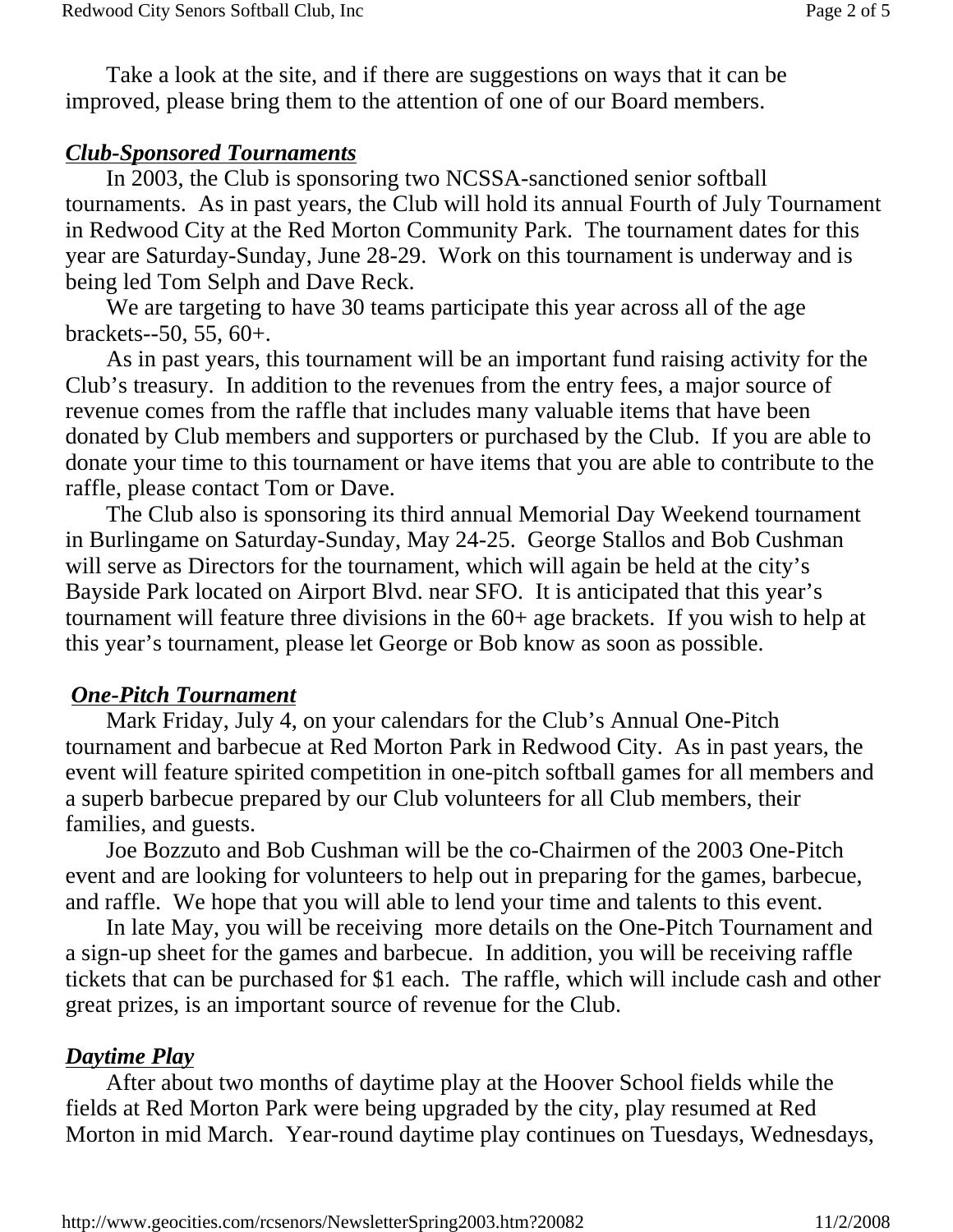and Thursdays at the Red Morton Park complex. Batting practice begins about 9 A.M., and games get underway promptly at 10 A.M. Members wishing to participate during the week should be on the field and ready to play no later than 9:45 A.M. to ensure that they are assigned to one of the teams playing that day.

 Thus far this year, the turnout has been very strong. Generally, there are between 30 and 40 members playing during the week, and with this turnout, we are able to have 3-4 competitive teams playing on two fields.

 Recently during daytime play there have been instances where Club members have not adhered to the Club's code of ethics which states that "members must conduct themselves respectably at all times...refrain from publicly degrading fellow members...and never direct abusive or profane language at officials or members". Failure to comply with the code will result in suspension of participation privileges or termination of Club membership. Members noting violations of the code should bring them to the attention of a Board member.

#### *2002-03 Winter League*

 The sixteen-week 2002-03 Winter League season came to a close on March 4. The Winter League, which was comprised of five very competitive teams (one more team than we had during the 2001-02 Winter League), was again headed by Mark Kaufmann and Al Davis. Both men did an outstanding job in making sure that all elements of the league ran smoothly.

 The Club intends to sponsor the 2003-04 Winter League at Hawes beginning in mid-November. More information will be provided to members in early fall. If you know players who might be interested in Winter League competition, please let them know of the playing opportunities available to members. Club by-laws permit players who will be 50 years old during 2004 to play at the start of the 2003-04 Winter League season.

#### *2003 Summer League*

 The San Carlos Parks and Recreation Department and the Club will commence our second year of the Summer League in late April or early May. As we did last year, games will be played at Highlands Park in San Carlos on Tuesday nights during the early part of the season and then move to Burton Park in June. It is anticipated that the Summer League will run until mid-August. Attached to this Newsletter is a sign-up form for the 2003 Summer League. If you are interested in playing, complete the form and return it to Mark Kaufmann at 1305 S. Railroad Ave., San Mateo, CA 94402--or send by fax (650-525-1920). You also can express your interest by e-mail to Mark Kaufmann at printz@flash.net or to George Stallos at geostal@aol.com.

 Teams will be set based on the individual responses, and you will be notified of your team and the schedules.

 If you signed up for Summer League play during the Winter League, there is no need to resubmit the sign-up form. However, if you signed up and no longer have an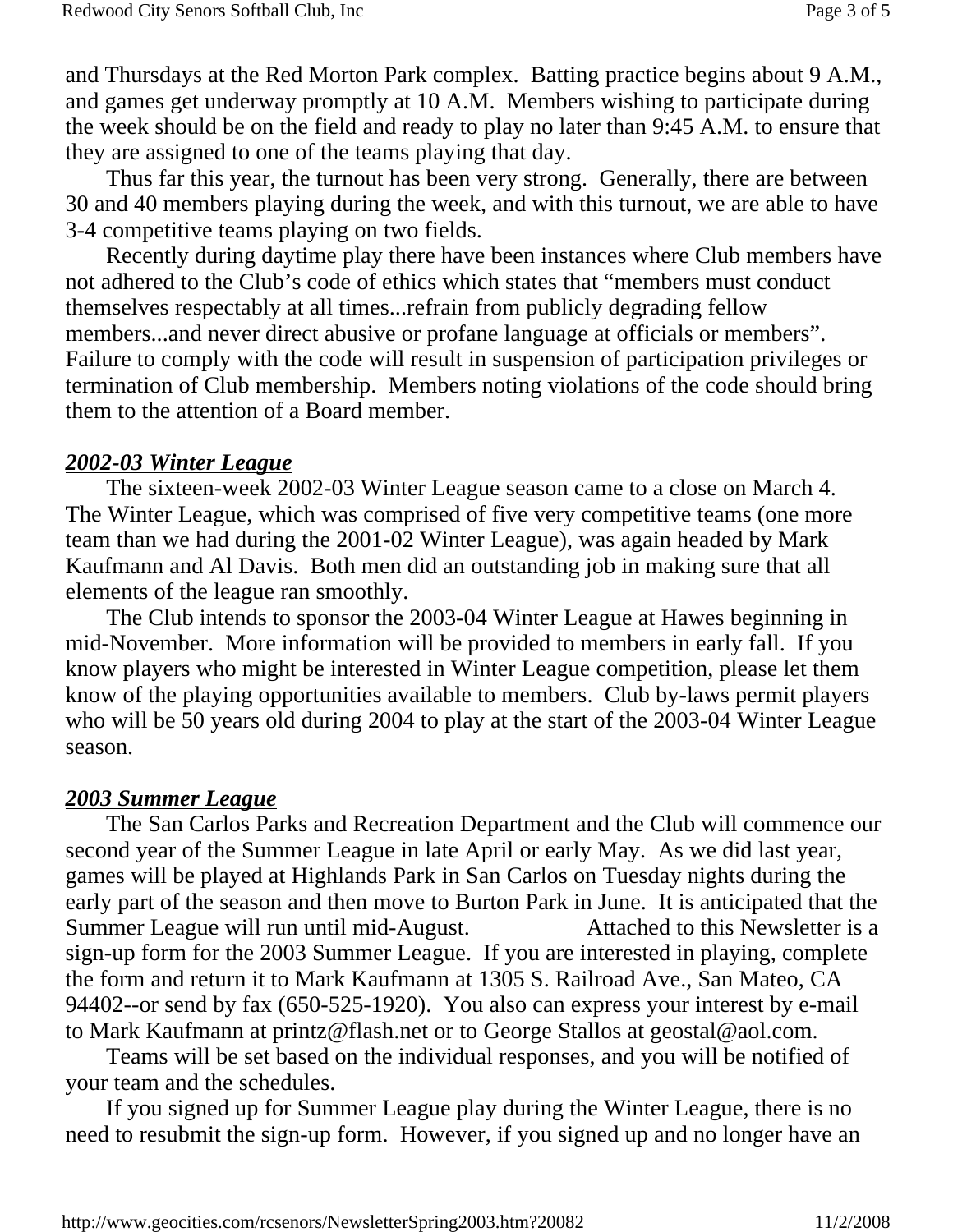interest in playing in the 2003 Summer League, please let Mark or George know.

#### *Tournament Teams*

 In 2003, there are eight NCSSA tournament teams representing the Redwood City Senors Softball Club--one more than we had during the 2002 season. The teams and managers are:

 Reds (50)--Ken Montagna NorCal Merchants (55)--Chet Lane Jolly Rogers (60)--Roger Severin Cardinals (60)--Ed Guzman Royals (65)--Joel Filios Seals (65)--Don Farber Chiefs (65)--Tom Selph Blues (70)--Chuck Pim

 The 2003 tournament season is just underway, and early results indicate these teams will represent the Club in an outstanding manner as the tournament season progresses.

 NCSSA's pre-season rankings of the teams were published recently, and based on the rankings, the Club will have extremely competitive teams representing us during the 2003 season.

 The Reds, a second year team, are ranked #14 in this 29-team 50 Division. The NorCal Merchants are the top-rated team in the 55 Division. This division is comprised of 24 teams.

 In the 18-team 60 Division, the Seals also are the ranked #1, and the Jolly Rogers are ranked #6.

 The Royals are rated #1 in the 65 Division, followed by the Chiefs ranked at #6 and Cardinals at #19. This division includes 21 teams. In the six-team 70 Division, the Blues are ranked #2.

### *2003 Club Christmas Party*

The Club's annual Christmas Party for members and guests is tentatively scheduled to be held December 6 at the Veteran's Memorial Building in Redwood City.

 Based on feedback we received from members that attended the party last December, the venue, dinner, beverage, raffle, and entertainment were well received. Rick Allen is the Chairman of the 2003 Christmas Party and would appreciate hearing from members who are willing to donate their time to make this year's event the "best ever".

# *Memorials*